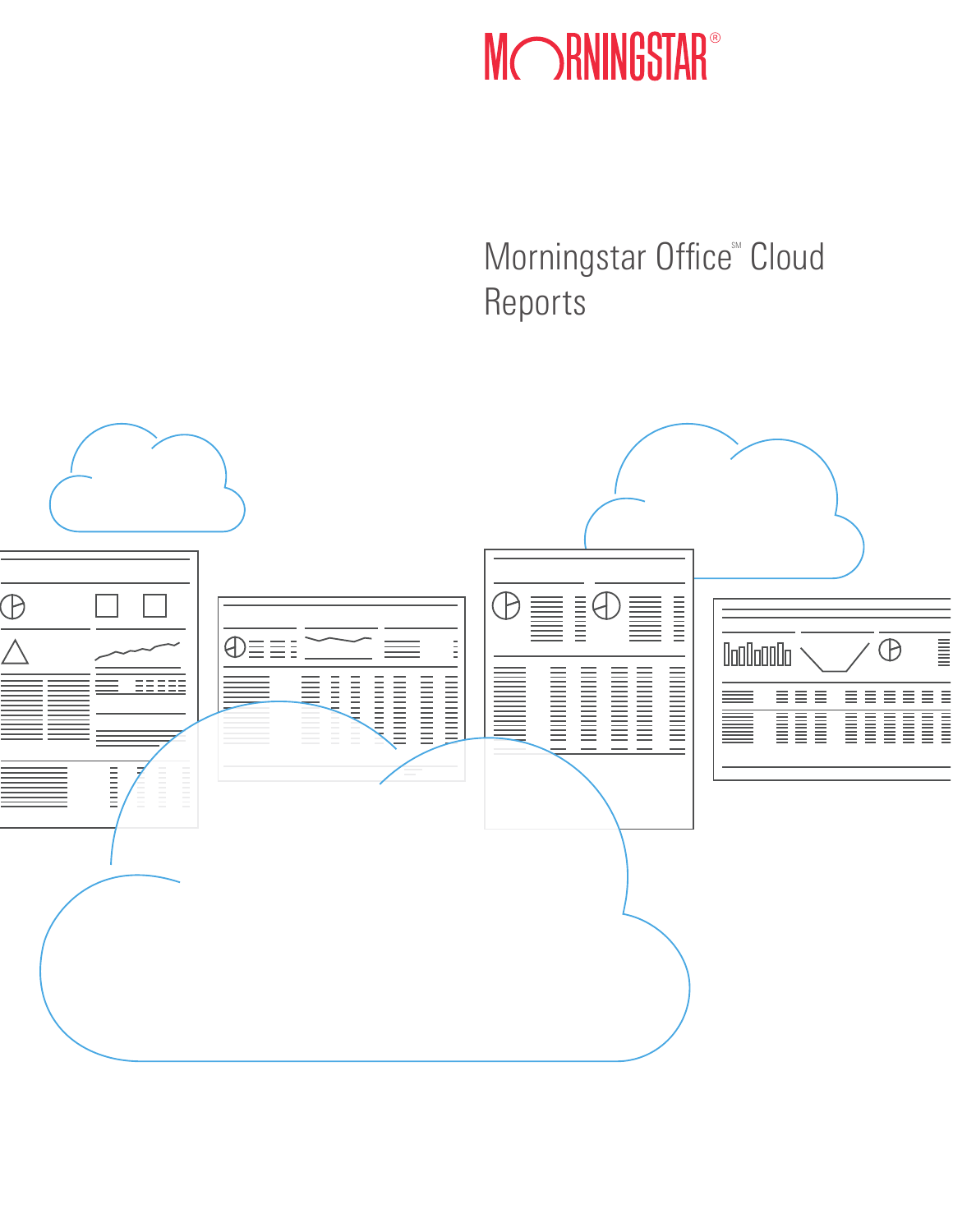#### Client Web Portal

Give your clients centralized access to their financial information. They'll get the full picture of their investments including performance, diversification, and growth over a period they select.

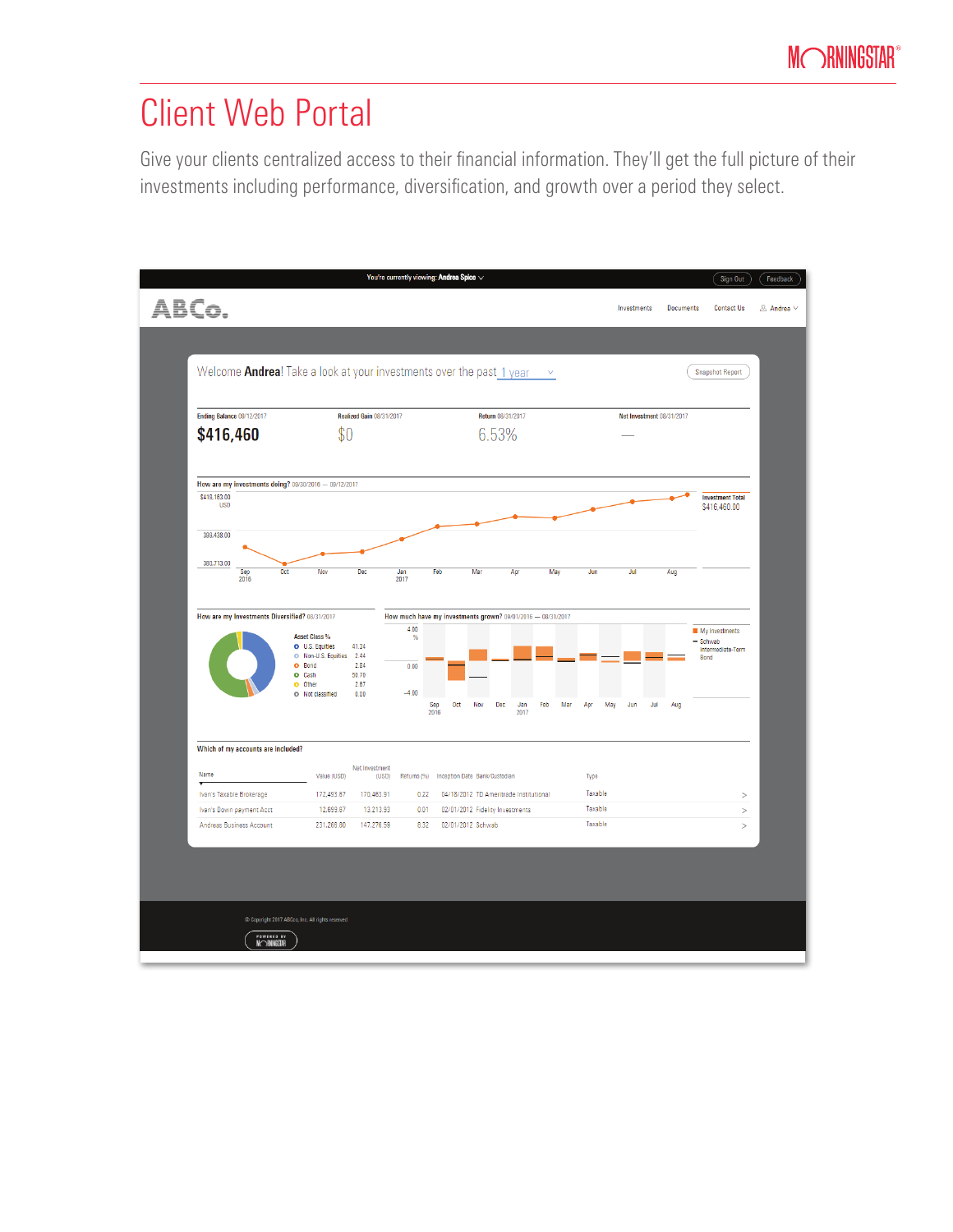#### Client Return Summary

Demonstrate a client's returns, after fees, over a cumulative time period, and against a benchmark.

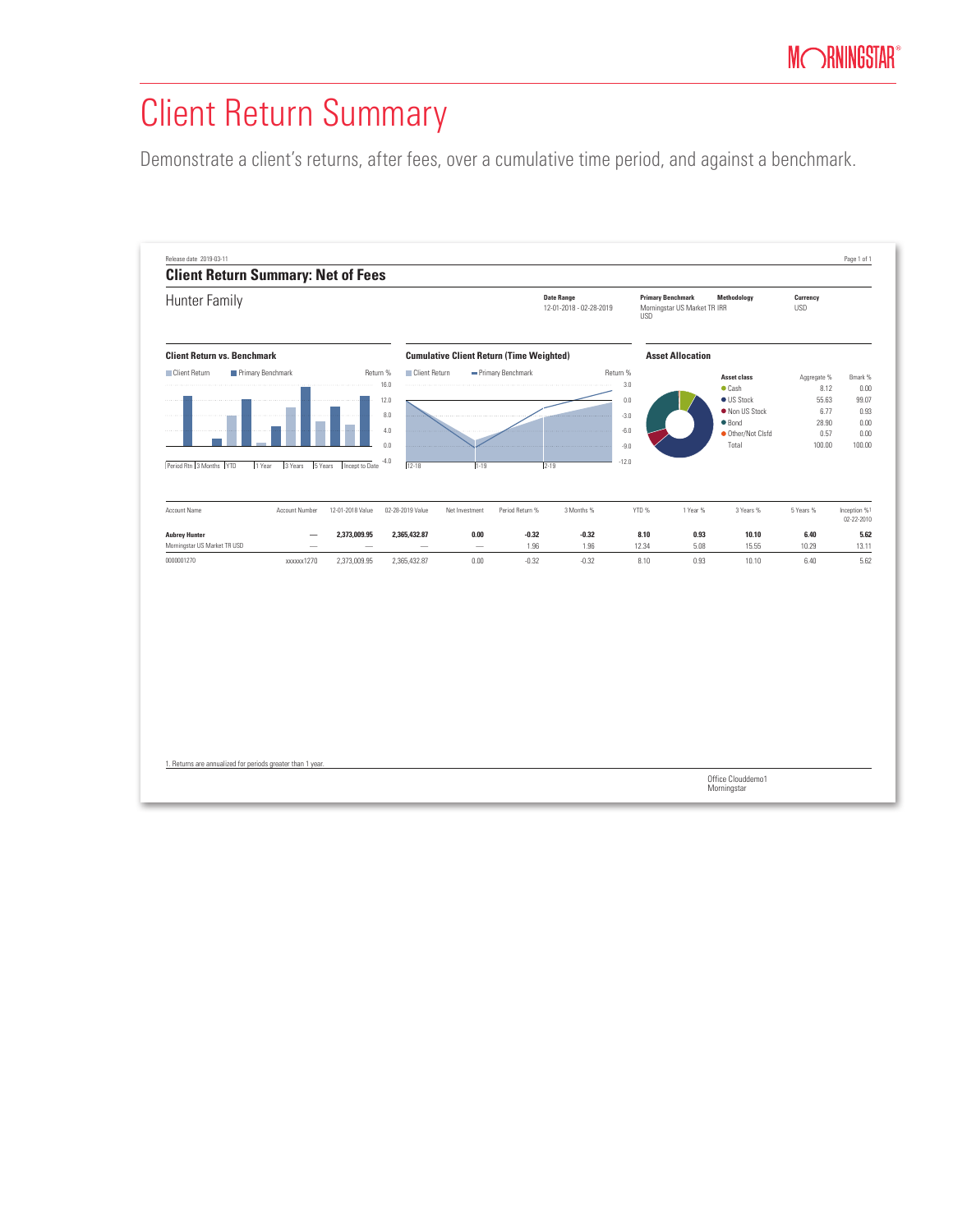## Client Position Summary

Illustrate a position summary for a client's entire account, including asset allocations, aggregated investment activity, top securities, and a breakdown of each security.

| <b>Hunter Family</b>                                              |                                                     |                          |               |                                       |                                     |       |       |                  |           |        |          |                                |                                             |                        |              |           |
|-------------------------------------------------------------------|-----------------------------------------------------|--------------------------|---------------|---------------------------------------|-------------------------------------|-------|-------|------------------|-----------|--------|----------|--------------------------------|---------------------------------------------|------------------------|--------------|-----------|
|                                                                   | <b>Client Position Summary by Account</b>           |                          |               |                                       |                                     |       |       |                  |           |        |          |                                | Date<br>02-28-2019                          | Currency<br><b>USD</b> |              |           |
| <b>Asset Allocation</b>                                           |                                                     |                          |               | <b>Aggregated Investment Activity</b> |                                     |       |       |                  |           |        |          |                                | <b>Top 5 Securities for Client</b>          |                        |              |           |
|                                                                   | <b>Asset class</b>                                  | Market Value Aggregate % |               |                                       | Client Aggr Mkt Value(K)<br>Name    |       |       |                  |           |        |          |                                |                                             |                        | % Aggregate  |           |
|                                                                   | $\bullet$ Cash                                      | 192.135.93               | 8.12          |                                       | Lord Abbett Floating Rate I (LFRIX) |       |       |                  |           |        |          |                                |                                             |                        | 9.22         |           |
|                                                                   | ● US Stock                                          | 1,315,989.23             | 55.63         |                                       |                                     |       |       |                  |           |        |          | 2.000                          | Lord Abbett Short Duration Income I (LLDYX) | 6.69                   |              |           |
|                                                                   | ● Non US Stock                                      | 160,191.82               | 6.77          |                                       | 1.500                               |       |       |                  |           |        |          | Becton, Dickinson and Co (BDX) | 5.13                                        |                        |              |           |
|                                                                   | <b>•</b> Bond                                       | 683,557.02               | 28.90<br>0.57 |                                       |                                     |       |       |                  |           |        |          | 1.000                          | PIMCO Corporate & Income Opps (PTY)         |                        |              | 4.59      |
| ● Other/Not Clsfd<br>13,558.85<br>Total<br>2,365,432.84<br>100.00 |                                                     |                          |               |                                       |                                     |       |       |                  |           |        |          | 500                            | Fidelity® Strategic Income                  |                        |              | 4.50      |
|                                                                   |                                                     |                          |               | 02-10                                 | $02 - 11$<br>$02 - 12$              | 02-13 | 02-14 | $02 - 15$        | $02 - 16$ | 02-17  | 02-18    | $\theta$                       |                                             |                        |              |           |
|                                                                   |                                                     |                          |               |                                       |                                     |       |       |                  |           |        |          |                                |                                             |                        |              |           |
| Name                                                              |                                                     |                          |               | Account/Security Type                 |                                     |       |       | <b>Unit Cost</b> |           | Price  |          | Quantity                       |                                             | Unrealized G/L         | Market Value | % Assets  |
| <b>Client Aggregate</b>                                           |                                                     |                          |               |                                       |                                     |       |       |                  |           |        |          |                                |                                             | 677.447.70             | 2.365.432.87 | 100.00    |
| American International Group Inc (AIG)                            |                                                     |                          | Stock         |                                       |                                     |       | 55.17 |                  | 43.20     |        | 1,106.14 |                                | $-13,235.95$                                | 47,785.08              | 2.02         |           |
| Apple Inc (AAPL)                                                  |                                                     |                          |               | Stock                                 |                                     |       |       | 41.50            |           | 173.15 |          | 474.29                         |                                             | 62,441.74              | 82,123.49    | 3.47      |
| Applied Materials Inc (AMAT)                                      |                                                     |                          |               | Stock                                 |                                     |       |       | 12.41            |           | 38.34  |          | 1,189.84                       |                                             | 30.857.71              | 45.618.54    | 1.93      |
|                                                                   | BALL CORP NOTE CALL MAKE WHOLE 5.00000% (058498AR7) |                          |               | Fixed Income                          |                                     |       |       | 106.18           |           | 108.26 |          | 50,000.00                      |                                             | 1,043.00               | 54,130.50    | 2.34      |
| <b>Accrued Interest</b>                                           |                                                     |                          |               |                                       |                                     |       |       |                  |           |        |          |                                |                                             |                        | 1,131.94     | a sa sa   |
| Becton, Dickinson and Co (BDX)                                    |                                                     |                          |               | Stock                                 |                                     |       |       | 91.04            |           | 248.79 |          | 487.33                         |                                             | 76.877.94              | 121,241.84   | 5.13      |
| Boeing Co (BA)                                                    |                                                     |                          |               | Stock                                 |                                     |       |       | 79.79            |           | 439.96 |          | 153.13                         |                                             | 55,151.49              | 67,368.88    | 2.85      |
| Canadian National Railway Co (CNI)                                |                                                     |                          |               | Stock                                 |                                     |       |       | 33.57            |           | 85.88  |          | 540.77                         |                                             | 28.289.48              | 46.441.41    | 1.96      |
| Cash                                                              |                                                     |                          |               | Cash                                  |                                     |       |       | 1.00             |           | 1.00   |          | $-82.70$                       |                                             | 0.00                   | $-82.70$     | 0.00      |
| Celgene Corp (CELG)                                               |                                                     |                          |               | Stock                                 |                                     |       |       | 134.20           |           | 83.12  |          | 250.00                         |                                             | $-12,769.95$           | 20,780.00    | 0.88      |
| Church & Dwight Co Inc (CHD)                                      |                                                     |                          |               | Stock                                 |                                     |       |       | 18.93            |           | 65.80  |          | 1,326.05                       |                                             | 62,158.04              | 87,254.42    | 3.69      |
| Cisco Systems Inc (CSCO)                                          |                                                     |                          |               | Stock                                 |                                     |       |       | 29.63            |           | 51.77  |          | 1.541.21                       |                                             | 34,128.14              | 79.788.60    | 3.37      |
| Coca-Cola Co (KO)                                                 |                                                     |                          |               | Stock                                 |                                     |       |       | 38.46            |           | 45.34  |          | 1,194.81                       |                                             | 8,224.60               | 54,172.69    | 2.29      |
| Colgate-Palmolive Co (CL)                                         |                                                     |                          |               | Stock                                 |                                     |       |       | 44.73            |           | 65.87  |          | 565.45                         |                                             | 11,953.05              | 37,246.19    | 1.57      |
| Costco Wholesale Corp (COST)                                      |                                                     |                          |               | Stock                                 |                                     |       |       | 107.76           |           | 218.74 |          | 221.50                         |                                             | 24.582.89              | 48.451.35    | 2.05<br>. |
| Cummins Inc (CMI)                                                 |                                                     |                          |               | Stock                                 |                                     |       |       | 118.02           |           | 154.09 |          | 190.90                         |                                             | 6,885.99               | 29,415.78    | 1.24      |
| DowDuPont Inc (DWDP)                                              |                                                     |                          |               | Stock                                 |                                     |       |       | 47.91            |           | 53.23  |          | 331.59                         |                                             | 1.762.82               | 17.650.70    | 0.75      |
| FedEx Corp (FDX)                                                  |                                                     |                          |               | Stock                                 |                                     |       |       | 170.35           |           | 181.00 |          | 177.90                         |                                             | 1.894.50               | 32,200.62    | 1.36      |
| Fidelity Cash Reserves (FDRXX)                                    |                                                     |                          |               | Money Market Fund                     |                                     |       |       | 1.00             |           | 1.00   |          | 103,787.69                     |                                             | 0.00                   | 103,787.69   | 4.39      |
| Fidelity® Strategic Income                                        |                                                     |                          |               | Open-End Fund                         |                                     |       |       | 11.01            |           | 10.77  |          | 9.892.64                       |                                             | $-2.350.47$            | 106.543.72   | 4.50      |

| <b>Hunter Family</b>                                |                            |                        |                  |            |            |                           |                         |                         |            |
|-----------------------------------------------------|----------------------------|------------------------|------------------|------------|------------|---------------------------|-------------------------|-------------------------|------------|
| Client Position Summary by Account                  |                            |                        |                  |            |            | <b>Bate</b><br>02-28-2019 | Currence<br><b>LISS</b> |                         |            |
| <b>Manus</b>                                        |                            | Account/Security Type  | <b>Holt Cost</b> | Price      |            | Quantity                  | Unnealized G.C.         | Market Value            | % Azartz   |
| Honeywell International Inc (HDN)                   | Stock                      |                        | 55.68            | 154.07     |            | \$17.42                   | 50,909.28               | 29.718.59               | 8.97       |
| JM Smucker Co (SJM)                                 | Storb                      |                        | 92.17            | 105.91     |            | 367.62                    | 5.050.91                | 38.934.53               | 1.65       |
| Johnson & Johnson (JMJ)                             | Stock                      |                        | 30.03            | 136.64     |            | 105.94                    | 95.701.15               | 52 720 77               | 228        |
| Lockheed Martin Corp (LMT)                          | Storb                      |                        | 111.42           | 909.41     |            | 181.15                    | 95.667.08               | 58,050.55               | 2.97       |
| Lord Abbett Floating Rate I (LFR00)                 | <b>Green, First Forest</b> |                        | 9.99             | 8.9%       |            | 24.429.22                 | A 155.94                | 218 152 91              | 9.22       |
| Lord Abbett Short Duration Income   (LLDYX)         | Open-End Fund              |                        | 4.54             | 4.17       |            | 37.959.71                 | $-13.972.33$            | 158,292.01              | 6.69       |
| McConnick & Co Inc Non-Votino (MKC)                 | Storb                      |                        | 69.60            | 195.98     |            | 832.98                    | 42.012.59               | 88,058,75               | <b>SRA</b> |
| Merck & Co Inc (MRK)                                | Storb                      |                        | 12.95            | 81.29      |            | 639.65                    | 27,788.78               | 51 996 82               | 2.20       |
| Microsoft Corp (MSFT)                               | Stock                      |                        | 31.62            | 112.03     |            | 834.66                    | 67.071.28               | 93 508 51               | 3.96       |
| Nextle SA ADR INSREY!                               | Stock                      |                        | 59.91            | 90.99      |            | 200.00                    | 21,256.80               | 63,231.00               | 2.67       |
| Pontair PLC (PMR)                                   | Stock                      |                        | 59.50            | 42.54      |            | 514.10                    | $-8.719.30$             | 21.869.90               | 0.92       |
| People's United Financial Inc (PBCT)                | Stock                      |                        | 13.73            | 17.76      |            | 229105                    | 11.007.73               | 49.495.95               | 205        |
| Free Co Inc (PEP)                                   | Stock                      |                        | 69.59            | 115.64     |            | 280.19                    | 12918.62                | 32.401.52               | 1.37       |
| Philip Morris International Inc (PM)                | Stock                      |                        | 84.17            | 98.94      |            | 409.44                    | 112939                  | 95,510.03               | 150        |
| PIMCO Corporate & Income Opes (FTY)                 | Cleant Fort Ford           | 17.60                  | 17.0%            |            | 6/120.21   | 86.7/3 8.                 | 108.646.51              | 4.50                    |            |
| Rolling Inc (ROL)                                   | Stock                      |                        | 11.05            | 39.66      |            | \$23.03                   | 24.979.98               | 59 AOR 37               | 1.46       |
| Royal Dutch Shell PLC ADR Class A (RDS.A)           | Storb                      |                        | 68.92            | 82.21      |            |                           | 512.28<br>38, 987.94    |                         | 135        |
| Simon Property Group Inc (SPG)                      | Stock                      |                        | 158.38           | 181.16     |            | 214.09                    | 5.224.34                |                         | 184        |
| Total SA ADR (TOT)                                  | Stock                      |                        | 48.62            | 56.91      |            | 554.00                    | 4,582.93                | 98.784 Fd.<br>31,528.14 | 1.33       |
| <b>Manus</b>                                        | Account Number             | Accounts Security Type |                  | Use Cost   | Price      | Quantity                  | Densited GA             | Market Value            | % Azartz   |
| 0000001230                                          | verywel230                 | <b>Beneficiary IRA</b> |                  |            |            |                           | 62744770                | 2 365 432 87            | 100.00     |
| American International Group Inc (AIG)              |                            | Stork                  |                  | ۰<br>55.17 | ۰<br>43.95 | ۰<br>1.108.14             | $-13.235.95$            | 47.785.08               | 200        |
| Apple Inc (AAPL)                                    |                            | Stock                  |                  | 41.50      | 179.15     | 474.99                    | 82.441.74               | 82.123.49               | 347        |
| Applied Materials Inc (AMAT)                        |                            | Stock                  |                  | 12.41      | 39.34      | 1.189.84                  | 30.857.71               | 45.618.54               | 1.93       |
| BALL CORP NOTE CALL MAKE WHOLE 5,00000% (OSB49BAR7) |                            | Fixed Income           |                  | 106.18     | 108.26     | 50,000.00                 | 1,043.00                | 54.130.50               | 2.34       |
| <b>Arrestel</b> Intenset                            |                            |                        |                  |            |            |                           |                         | 1191.94                 |            |
| Becton, Dickinson and Co (BDX)                      |                            | Stork                  |                  | 91.04      | 248.79     | 482.99                    | 76,877.94               | 121.241.84              | 518        |
| Boeing Co (BA)                                      |                            | Stock                  |                  | 79.79      | 439.96     | 153.13                    | 55.151.48               | 67.368.88               | 2.85       |
| Canadian National Release Co (CN)                   |                            | Stock                  |                  | 33.57      | 95.98      | <b>54177</b>              | 28.269.48               | 46.441.41               | 1.98       |
| Cesh                                                |                            | Costs                  |                  | 1.00       | 1.00       | 30 20                     | 0.00                    | 80 70                   | 0.00       |
|                                                     |                            |                        |                  |            |            |                           | Office Clouddamo1       |                         |            |

| Client Position Summary by Account                                                     |                       |                       |                  |        | Date<br>03:39.2019 | Currency<br>1150 |                          |           |
|----------------------------------------------------------------------------------------|-----------------------|-----------------------|------------------|--------|--------------------|------------------|--------------------------|-----------|
|                                                                                        |                       |                       |                  |        |                    |                  |                          |           |
| Name                                                                                   | <b>Arrows Norther</b> | Account/Security Type | <b>Holt Cost</b> | Price  | Quantity           | Unrealized G/L   | Market Value             | % Austs   |
| Celoene Corp (CELG)                                                                    |                       | Stock                 | 134.30           | 83.12  | 250.00             | 12 289.95        | 20.280.00                | 0.88<br>. |
| Church & Dwight Co Inc (CHD)                                                           |                       | Stock                 | 18.93            | 65.80  | 1.326.05           | 62.158.04        | 87.254.42                | 3.89      |
| Cisco Systems Inc (CSCO)                                                               |                       | Storie                | 29.63            | 51.77  | 1,541.21           | 34.128.14        | 70 788 60                | 3.92      |
| Coca-Cola Co (KD)                                                                      |                       | Storie                | 98.88            | 45.94  | 1.194.81           | 8:234.60         | 54 172 89                | 229       |
| Colgate Palmolive Co (CL)                                                              |                       | Stock                 | 44.73            | 65.97  | 565.65             | 11.953.05        | 37.248.19                | 152       |
| Costos Wholesale Corp (COST)                                                           |                       | Storie                | 102.38           | 218.74 | 221.50             | 24 582 89        | 48.451.95                | 2.05      |
| Cummins Inc (CM)                                                                       |                       | Storie                | 118.02           | 154.09 | 190.90             | 6,885.99         | 29.415.78                | 1.34      |
| DowDuPont Inc (DWDP)                                                                   |                       | Stock                 | 47.95            | 53.23  | 331.58             | 1,782.82         | 17.650.70                | 0.75      |
| FedEx Corp (FDIO)                                                                      |                       | Storik                | 130.95           | 181.00 | 177.98             | 1.894.50         | 32200.62                 | 1.38      |
| Fidelity Cash Reserves (FDRXXX)                                                        |                       | Money Market Fund     | 1.00             | 1.00   | 103,787.69         | 0.00             | 103,787.69               | 4.99      |
| Fidelity® Strategic Income                                                             |                       | <b>Open-End Fund</b>  | 11.01            | 10.77  | 9.992 Fd.          | 2350.47          | 106,543.72               | 4.50      |
| Honorwell International Inc (HDV)                                                      |                       | Storie                | 55.68            | 154.07 | 517.42             | 50,609.78        | 70718.50                 | 3.92      |
| JM Sourier Cr./C.B/I                                                                   |                       | Storie                | 92.17            | 105.91 | 967.69             | 5.050.91         | 18.934.53                | 1.65      |
| Johnson & Johnson (201)                                                                |                       | Storik                | 30.03            | 198.64 | 365.84             | 95.386.15        | 53 720 77                | 223       |
| Lockheed Martin Corp (LMT)                                                             |                       | Stock                 | 111.42           | 999.41 | 181.15             | 35.867.08        | 56.050.55                | 2.92      |
| Lord Abbett Floating Rate   (LFRIX)<br>the contract of the contract of the contract of |                       | <b>Open-End Fund</b>  | 9.99             | 8.93   | 24.429.22          | -8255.94         | 218.152.91               | 9.22      |
| Lord Abbett Short Duration Income I (LLDYX)                                            |                       | <b>Open-End Fund</b>  | 4.54             | 417    | 37.959.71          | $-13,972,33$     | 158,292.01               | 6.89      |
| McConnick & Co Inc Non-Voting (MKC)                                                    |                       | Stock                 | 69.60            | 195.98 | <b>R32 R8</b>      | 42.012.59        | 86.058.75                | 3.64      |
| Merck & Co Inc (MRK)                                                                   |                       | Storie                | 12.95            | \$1.29 | 839.65             | 27.788.78        | 51 998 82                | 2.20      |
| Microsoft Corp (MSFT)                                                                  |                       | Storie                | 31.62            | 112.03 | 834.66             | 67.071.78        | 9350851                  | 3.65      |
| Nextle S& ADR IN SRSYN                                                                 |                       | Storie                | 59.95            | 90.93  | 200.00             | 21.298.90        | 63231.00<br>------------ | 2.62<br>  |
| Pentair PLC (PNR)                                                                      |                       | Stock                 | 59.50            | 42.54  | 514.10             | -8719.30         | 21.869.90                | 0.92      |
| Pepple's United Financial Inc (PBCT)                                                   |                       | Storie                | 13.73            | 17.76  | 2.730.05           | 11.007.73        | 48.485.65                | 2.05      |
| PepsiCo Inc (PEP)                                                                      |                       | Stock                 | 69.53            | 115.64 | 280.19             | 12:918.67        | 32.401.52                | 1.37      |
| Philip Morris International Inc (PM)                                                   |                       | Stock                 | 84.17            | 86.94  | 408.44             | 1,129.39         | 35,510.03                | 1.50      |
| PIMOD Corporate & Income Opps (PTY)                                                    |                       | Closed-End Fund       | 17.60            | 17.03  | 6.379.71           | 3835.49          | 108,648.51               | 4.50<br>. |
| Rolling Inc (ROL)                                                                      |                       | Stock                 | 11.05            | 19.66  | 873.03             | 24.979.88        | 34 824 33                | 1.48      |
| Royal Dutch Shell PLC ADR Class A (RDS.A)                                              |                       | Storie                | 68.92            | 82.21  | 512.39             | 3.987.94         | 31,999.06                | 1.95      |
| Simon Property Group Inc (SPG)                                                         |                       | Storie                | 158.78           | 181.18 | 214.09             | 5.934.94         | 18.784.54                | 1.64      |
| Tetal SA ADR (TOT)                                                                     |                       | Storie                | 48.62            | 58.91  | 554.00             | 4,582.93         | 11 528 14                | 1.99      |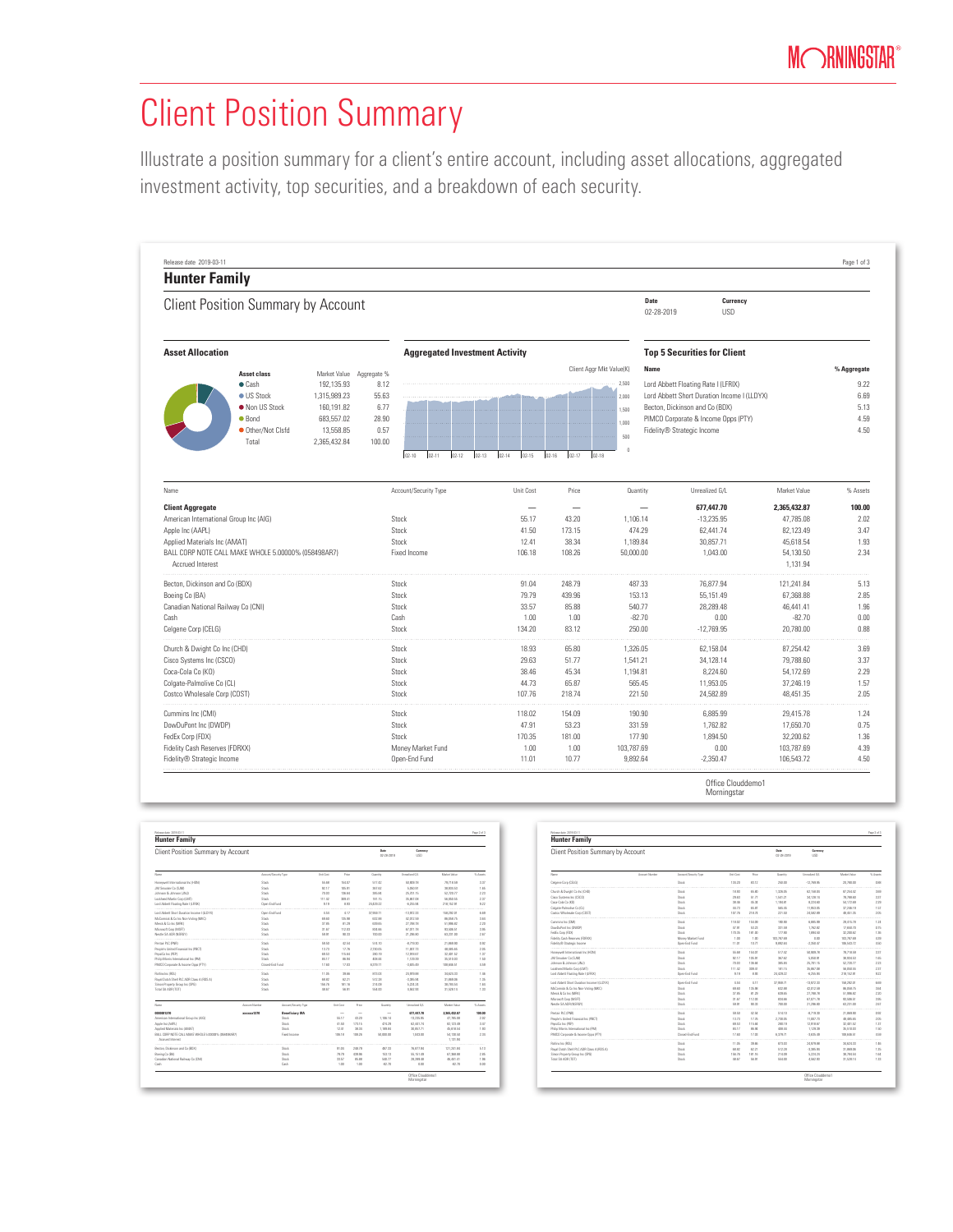## Client Billing Summary

Management fees due to the advisor for a given time period.

|                                                                                                                                                                                                                                                                                                                                                                                                                                                             |                                                             |                                                                           |                                                              |                         | Page 1 of 1 |
|-------------------------------------------------------------------------------------------------------------------------------------------------------------------------------------------------------------------------------------------------------------------------------------------------------------------------------------------------------------------------------------------------------------------------------------------------------------|-------------------------------------------------------------|---------------------------------------------------------------------------|--------------------------------------------------------------|-------------------------|-------------|
| <b>Billing Summary</b>                                                                                                                                                                                                                                                                                                                                                                                                                                      |                                                             | 12/1/2018 - 2/28/2019                                                     |                                                              | Hunter Family           |             |
| Report Currency: USD                                                                                                                                                                                                                                                                                                                                                                                                                                        |                                                             |                                                                           |                                                              |                         |             |
| Hunter Family<br>Test address160<br>AddressLine2 8<br>Test City 64, NH 000088                                                                                                                                                                                                                                                                                                                                                                               |                                                             |                                                                           |                                                              |                         |             |
| <b>Billing Details</b>                                                                                                                                                                                                                                                                                                                                                                                                                                      |                                                             |                                                                           |                                                              |                         |             |
| Management Fees                                                                                                                                                                                                                                                                                                                                                                                                                                             | <b>Billable Balance</b>                                     | Period Effective Rate (%)*                                                |                                                              | <b>Billing Date</b>     | Amount      |
| Annual management fee for 12/31/2018 (0000001270)                                                                                                                                                                                                                                                                                                                                                                                                           | 2,186,680.69                                                |                                                                           | 0.10466400                                                   | 12/31/2018              | 2,288.67    |
| From<br>0.00<br>50,000.00<br>100,000.00<br>300,000.00                                                                                                                                                                                                                                                                                                                                                                                                       | to<br>50,000.00<br>100,000.00<br>300,000.00<br>2,186,680.69 | Annual Rate (%)<br>3.0000<br>1.0000<br>0.0500<br>0.0100<br>Management Fee | Amount<br>1,500.00<br>500.00<br>100.00<br>188.67<br>2,288.67 |                         |             |
| <b>Account Name</b>                                                                                                                                                                                                                                                                                                                                                                                                                                         | Account Owner                                               | <b>Account Number</b>                                                     | Market Value                                                 | <b>Billable Balance</b> | Amount      |
| Annual management fee for 12/31/2018<br>0000001270                                                                                                                                                                                                                                                                                                                                                                                                          | Hunter, Aubrey                                              | 0000001270                                                                | 2,186,680.69                                                 | 2,186,680.69            | 2,288.67    |
| <b>Total Amount</b>                                                                                                                                                                                                                                                                                                                                                                                                                                         |                                                             |                                                                           |                                                              |                         | 2,288.67    |
| The following amount(s) will be debited from your account(s):<br><b>Account Name</b>                                                                                                                                                                                                                                                                                                                                                                        | Account Owner                                               | Account Number                                                            |                                                              |                         | Amount      |
| 0000001270                                                                                                                                                                                                                                                                                                                                                                                                                                                  | Hunter, Aubrey                                              |                                                                           | 0000001270                                                   |                         | 2,288.67    |
| <b>Total Balance Due</b>                                                                                                                                                                                                                                                                                                                                                                                                                                    |                                                             |                                                                           |                                                              |                         | 0.00        |
|                                                                                                                                                                                                                                                                                                                                                                                                                                                             |                                                             |                                                                           |                                                              |                         |             |
|                                                                                                                                                                                                                                                                                                                                                                                                                                                             |                                                             |                                                                           |                                                              |                         |             |
|                                                                                                                                                                                                                                                                                                                                                                                                                                                             |                                                             |                                                                           |                                                              |                         |             |
|                                                                                                                                                                                                                                                                                                                                                                                                                                                             |                                                             |                                                                           |                                                              |                         |             |
|                                                                                                                                                                                                                                                                                                                                                                                                                                                             |                                                             |                                                                           |                                                              |                         |             |
| *The Period Effective Rate (%) shown on this Billing Summary report may be rounded from the full rate %, which may contain up to 15 decimal places. The Management Fee amount shown on this report and the client invoice<br>fee amount are calculated using the full rate %, which can be obtained by contacting your advisor. Calculations using the rounded Period Effective Rate with the large Billable Balance shown on this report may result in sli |                                                             |                                                                           |                                                              |                         |             |
| differences from the value shown for the Management Fee due to this rounding.                                                                                                                                                                                                                                                                                                                                                                               |                                                             |                                                                           |                                                              |                         |             |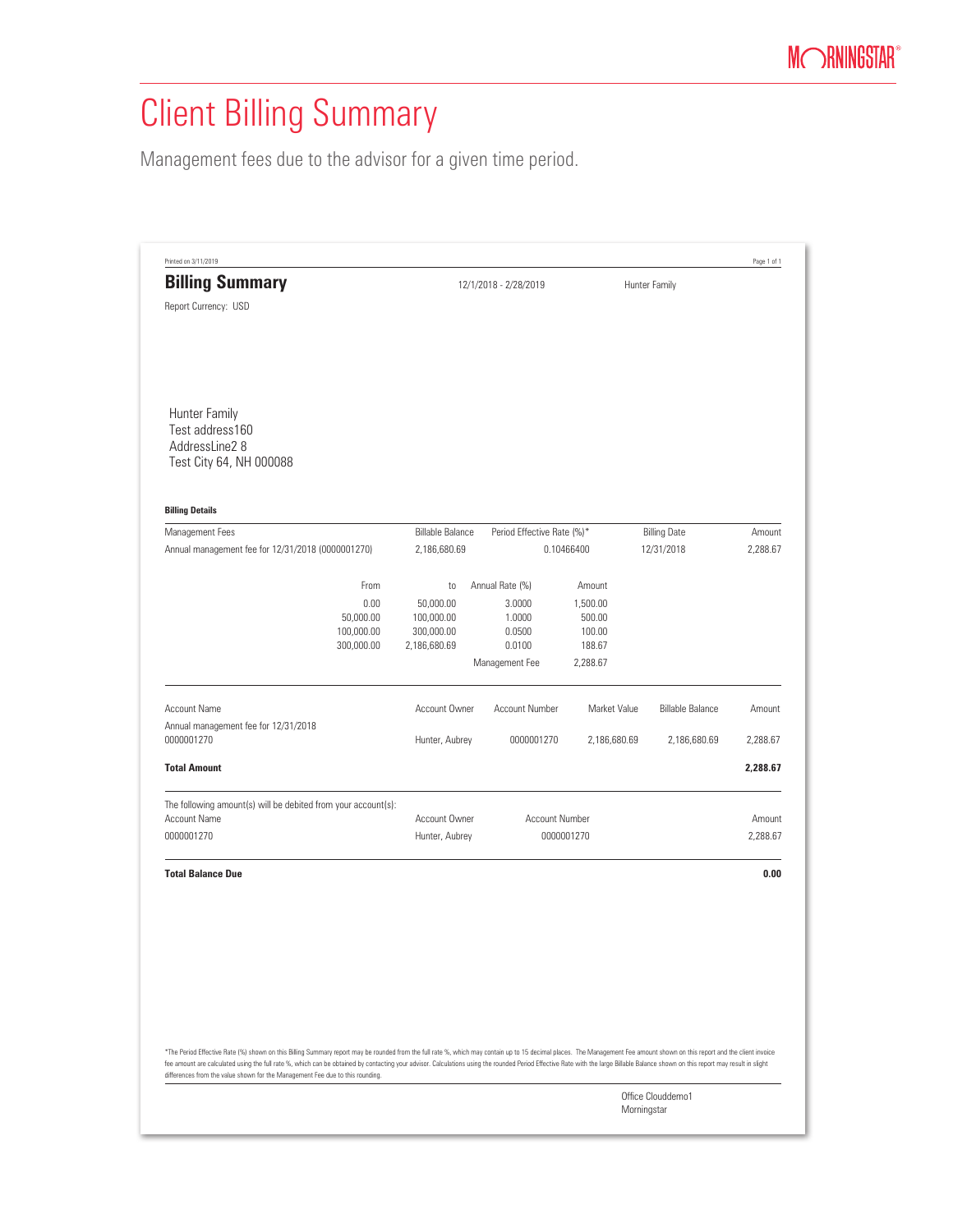### Morningstar<sup>®</sup> Portfolio Snapshot<sup>®</sup>

A collection of the full range of portfolio analytics, including our proprietary metrics, to help advisors tell a story that clients can understand.

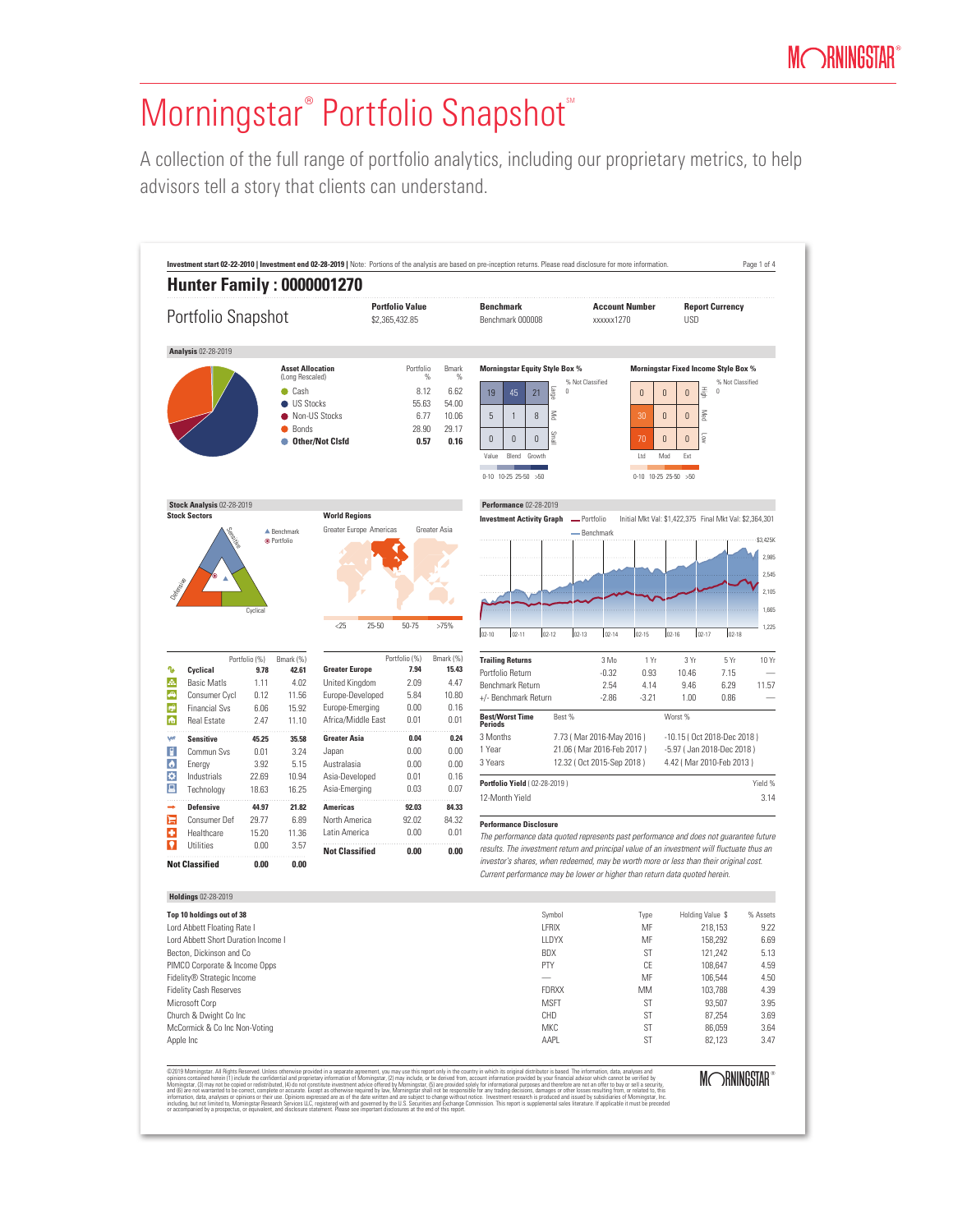#### Unrealized Gain/Loss

Show account values of current security positions along with cost basis and unrealized gains and losses as of the report date.

| <b>Lyon Family: 0000000196</b>                               |              |                          |                          |                        |                        |                                   |                                   |                                     |                                      | Page 1 of 2              |
|--------------------------------------------------------------|--------------|--------------------------|--------------------------|------------------------|------------------------|-----------------------------------|-----------------------------------|-------------------------------------|--------------------------------------|--------------------------|
| <b>Unrealized Gain/Loss</b>                                  |              |                          |                          |                        |                        | Date<br>02-28-2019                |                                   | <b>Account Number</b><br>0000000196 | <b>Report Currency</b><br><b>USD</b> |                          |
| Security Name                                                | Symbol       | Acquisition Date         | Quantity                 | Market Value           | Total Cost             | <b>Hnit Price</b>                 | <b>Unit Cost</b>                  | Short Term<br>Unrealized G/L        | Long Term<br>Unrealized G/L          | % G/L                    |
| <b>Exchange-Traded Fund</b><br>Vanguard FTSE Europe ETF      | VGK          | Various                  | 509.05                   | 27.239.05<br>27.239.05 | 28,943.07<br>28,943.07 | $\overline{\phantom{a}}$<br>53.51 | $\overline{\phantom{0}}$<br>56.86 | 0.00<br>0.00                        | $-1.704.02$<br>$-1.704.02$           | $-5.89$<br>$-5.89$       |
| <b>Fixed Income</b>                                          |              |                          | $\overline{\phantom{0}}$ | 614,740.34             | 611.329.00             | $\overline{\phantom{0}}$          | $\overline{\phantom{0}}$          | 0.00                                | $-2.367.20$                          | $-0.39$                  |
| AUTOZONE INC NOTE CALL MAKE WHOLE 3.1250<br>Accrued Interest | 053332AP7    | 01-12-2016               | 100,000.00               | 101.700.00<br>373.26   | 99.530.00              | 101.70                            | 99.53                             | 0.00                                | 2.170.00                             | 2.18                     |
| BANK OF MONTREAL MTN 2.00000% 03/11/2021<br>Accrued Interest | 06367TAW0    | 03-17-2016               | 100,000.00               | 96.532.80<br>927.78    | 99.900.00              | 96.53                             | 99.90                             | 0.00                                | $-3.367.20$                          | $-3.37$                  |
| ELECTRONIC ARTS INC NOTE CALL MAKE WHOLE<br>Accrued Interest | 285512AC3    | 03-01-2016               | 100.000.00               | 104.289.00<br>1.819.17 | 101.600.00             | 104.29                            | 101.60                            | 0.00                                | 2.689.00                             | 2.65                     |
| KOHLS CORP NOTE CALL MAKE WHOLE 4 00000%<br>Accrued Interest | 500255AR5    | 11-12-2015               | 100.000.00               | 103.765.00<br>1,300.00 | 103.085.00             | 103 77                            | 103.09                            | 0.00                                | 680.00                               | 0.66                     |
| SMUCKER J M CO NOTE CALL MAKE WHOLE 3.00<br>Accrued Interest | 832696AH1    | 11-18-2015               | 100.000.00               | 101.838.00<br>1.358.33 | 99.730.00              | 101.84                            | 99.73                             | 0.00                                | 2.108.00                             | <br>2.11                 |
| WELLS FARGO &CO NEW NOTE 5.62500% 12/11/                     | 949746NX5    | 01-29-2016               | 100,000.00               | 100.837.00             | 107.484.00             | 100.84                            | 107.48                            | 0.00                                | $-6.647.00$                          | $-6.18$                  |
| <b>Money Market Fund</b>                                     |              |                          |                          | 958.805.27             | 958.805.27             |                                   | $\overline{\phantom{a}}$          | 0.00                                | 0.00                                 | 0.00                     |
| Fidelity Cash Reserves                                       | <b>FDRXX</b> | Various                  | 958.805.27               | 958.805.27             | 958.805.27             | 1.00                              | 1.00                              | 0.00                                | 0.00                                 | 0.00                     |
| <b>Open-End Fund</b>                                         |              | $\overline{\phantom{0}}$ | $\overline{\phantom{0}}$ | 394.141.14             | 408.676.73             | $\overline{\phantom{0}}$          | $\overline{\phantom{0}}$          | 0.00                                | $-14.535.59$                         | $-3.56$                  |
| Lord Abbett Floating Rate I                                  | <b>LEBIX</b> | Various                  | 44,136.75                | 394.141.14             | 408.676.73             | 8.93                              | 9.26                              | 0.00                                | $-14.535.59$                         | $-3.56$                  |
| Stock                                                        |              | $\overline{\phantom{0}}$ | $\overline{\phantom{0}}$ | 2,647,312.23           | 1,786,108.54           | $\overline{\phantom{0}}$          | $\overline{\phantom{0}}$          | 0.00                                | 590.527.36                           | 33.06                    |
| Alphabet Inc Class C                                         | GOOG         | Various                  | 100.00                   | 111.992.00             | 78,555.67              | 1.119.92                          | 785.56                            | 0.00                                | 33.436.33                            | 42.56                    |
| Amgen Inc                                                    | AMGN         | Various                  | 493.91                   | 93.883.17              | 76.691.11              | 190.08                            | 155.27                            | 0.00                                | 17.192.06                            | 22.42                    |
| AT&T Inc                                                     | T.           | Various                  | 2.124.38                 | 66.110.83              | 85.359.44              | 31.12                             | 40.18                             | 0.00                                | $-19.248.61$                         | $-22.55$                 |
| Banco Santander SA ADR                                       | SAN          | Various                  | 14,578.31                | 70.850.58              |                        | 486                               | 4 2 3                             |                                     |                                      |                          |
| Becton, Dickinson and Co.                                    | <b>BDX</b>   | Various                  | 591.59                   | 147,180.93             | 85.051.89              | 248.79                            | 143.77                            | 0.00                                | 62,129.04                            | 73.05                    |
| Berkshire Hathaway Inc B                                     | BRK.B        | 04-08-2016               | 525.00                   | 105.682.50             | 74.165.83              | 201.30                            | 141.27                            | 0.00                                | 31,516.67                            | 42.49                    |
| <b>BHP Group Ltd ADR</b>                                     | BHP          | Various                  | 2.638.06                 | 139.553.59             | $\sim$                 | 52.90                             | 25.91                             | $\sim$                              | $\sim$                               | $\overline{\phantom{a}}$ |
| Cisco Systems Inc.                                           | CSCO         | Various                  | 1.553.54                 | 80.426.56              | 48.482.82              | 51.77                             | 31.21                             | 0.00                                | 31.943.74                            | 65.89                    |
| CVS Health Corp.<br>.                                        | CVS          | Various                  | 1.029.74                 | 59.549.81              | 100.976.63             | 57.83                             | 98.06                             | 0.00                                | $-41.426.82$                         | $-41.03$<br>.            |
| Extra Space Storage Inc.                                     | EXR          | Various                  | 525.05                   | 50.373.68              | 48.803.52              | 95.94                             | 92.95                             | 0.00                                | 1.570.16                             | 3.22                     |
| Facebook Inc A                                               | <b>FB</b>    | Various                  | 700.00                   | 113,015.00             | 76.129.50              | 161.45                            | 108.76                            | 0.00                                | 36,885.50                            | 48.45                    |

| <b>Unrealized Gain/Loss</b>        |                 |                  |            |                 |                   | Date<br>02-28-2019 |           | <b>Account Number</b><br>0000000196 | <b>Report Currency</b><br><b>USD</b> |            |
|------------------------------------|-----------------|------------------|------------|-----------------|-------------------|--------------------|-----------|-------------------------------------|--------------------------------------|------------|
| Security Name                      | Symbol          | Acquisition Date | Quantity   | Market Value    | <b>Total Cost</b> | Unit Price         | Unit Cost | Short Term<br>Unrealized G/L        | Long Term<br>Unrealized G/L          | % G/L      |
| Gannett Co Inc.                    | GCI             | Various          | 3.113.76   | 36.555.52       | 25.005.29         | 11.74              | 8.03      | 0.00                                | 11.550.23                            | 46.19      |
| ICICI Bank I td ADB                | <b>IRN</b>      | Various          | 7.278.46   | 71.765.66       | 51.481.70         | 9.86               | 7.07      | 0.00                                | 20.283.96                            | 39.40      |
| Johnson & Johnson                  | <b>INT</b>      | Various          | 844.74<br> | 115.424.86<br>. | 85.746.24         | 136.64<br>         | 101.51    | 0.00<br>.                           | 29.678.62<br>1.111<br>.              | 34.61<br>. |
| JPMorgan Chase & Co.               | <b>JPM</b>      | Various          | 1.237.67   | 129.163.55      | 77.346.23         | 104.36             | 62 49     | 0.00                                | 51.817.32                            | 66.99      |
| Kohl's Corp                        | KSS             | Various          | 1.063.33   | 71,806.40       | 42,158.44         | 67.53              | 39.65     | 0.00                                | 29.647.96                            | 70.33      |
| MAG Silver Corp.                   | MAG             | 10-07-2010       | 1.000.00   | 9.790.00        | 7.713.55          | 9.79               | 7.71      | 0.00                                | 2.076.45                             | 26.92      |
| Markel Corp                        | <b>MKL</b>      | Various          | 30.00      | 30.146.40       | 10.370.55         | 1.004.88           | 345.69    | 0.00                                | 19.775.85                            | 190.69     |
| Marriott International Inc Class A | MAR             | Various          | 712.61     | 89.268.91       | 50.087.81         | 125.27             | 70.29     | 0.00                                | 39.181.10                            | 78.22      |
| McKesson Corp                      | MCK             | Various          | 564.15     | 71.737.44       | 92.265.67         | 127.16             | 163.55    | 0.00                                | $-20.528.23$                         | $-22.25$   |
| Microsoft Corp.                    | <b>MSFT</b>     | Various          | 1.340.03   | 150.123.22      | 76.803.41         | 112.03             | 57.31     | 0.00                                | 73.319.81                            | 95.46      |
| Nestle SA ADR                      | <b>NSRGY</b>    | 10-29-2015       | 1.000.00   | 90.330.00       | 76.517.95         | 90.33              | 76.52     | 0.00                                | 13.812.05                            | 18.05      |
| Novo Nordisk A/S ADR               | NV <sub>O</sub> | Various          | 2.202.60   | 107.817.32      | 106.296.18        | 48.95              | 48.26     | 0.00                                | 1.521.14                             | 1.43       |
| PBF Energy Inc Class A<br>         | PRF             | Various          | 1.053.65   | 32.736.91       | 24.227.36         | 31.07              | 22.99     | 0.00                                | 8.509.55                             | 35.12      |
| South32 Ltd ADR                    | SOUHY           | Various          | 2.082.00   | 29.033.49       | 21.158.95         | 13.95              | 10.16     | 0.00                                | 7.874.54                             | 37.22      |
| STERIS PLC                         | STE             | Various          | 509.61     | 61.642.55       | 36.725.83         | 120.96             | 72.07     | 0.00                                | 24.916.72                            | 67.85      |
| Swedbank AB ADR                    | SWDBY           | 05-11-2016       | 1,200.00   | 22.032.00       | 25.515.33         | 18.36              | 21.26     | 0.00                                | $-3.483.33$                          | $-13.65$   |
| The Home Depot Inc.                | HD              | Various          | 308.48     | 57.111.43       | 39.334.36         | 185.14             | 127.51    | 0.00                                | 17,777.07                            | 45.19      |
| The Toronto-Dominion Bank          | TD.             | Various          | 2.134.72   | 122.490.23      | 89.471.25         | 57.38              | 41.91     | 0.00                                | 33.018.98                            | 36.90<br>  |
| Transmedia Asia Pacific Inc.       | MBTA            | 08-24-2015       | 4.000.00   | 0.00            |                   | 0.00               | 0.00      | $\sim$                              |                                      |            |
| Visa Inc Class A                   | V               | Various          | 1.014.63   | 150.287.59      | 79.432.23         | 148.12             | 78.29     | 0.00                                | 70.855.36                            | 89.20      |
| Walt Disney Co                     | DIS             | Various          | 878.75     | 99.157.92       | 94.233.80         | 112.84             | 107.24    | 0.00                                | 4.924.13                             | 5.23       |
| Western Digital Corp               | <b>WDC</b>      | Various          | 1.198.25   | 60.272.18       | $\sim$            | 50.30              | 40.12     | $\sim$                              | $\sim$                               |            |
| <b>Total Portfolio</b>             |                 |                  |            | 4.642.238.04    | 3.793.862.60      |                    |           | 0.00                                | 571.920.55                           | 15.07      |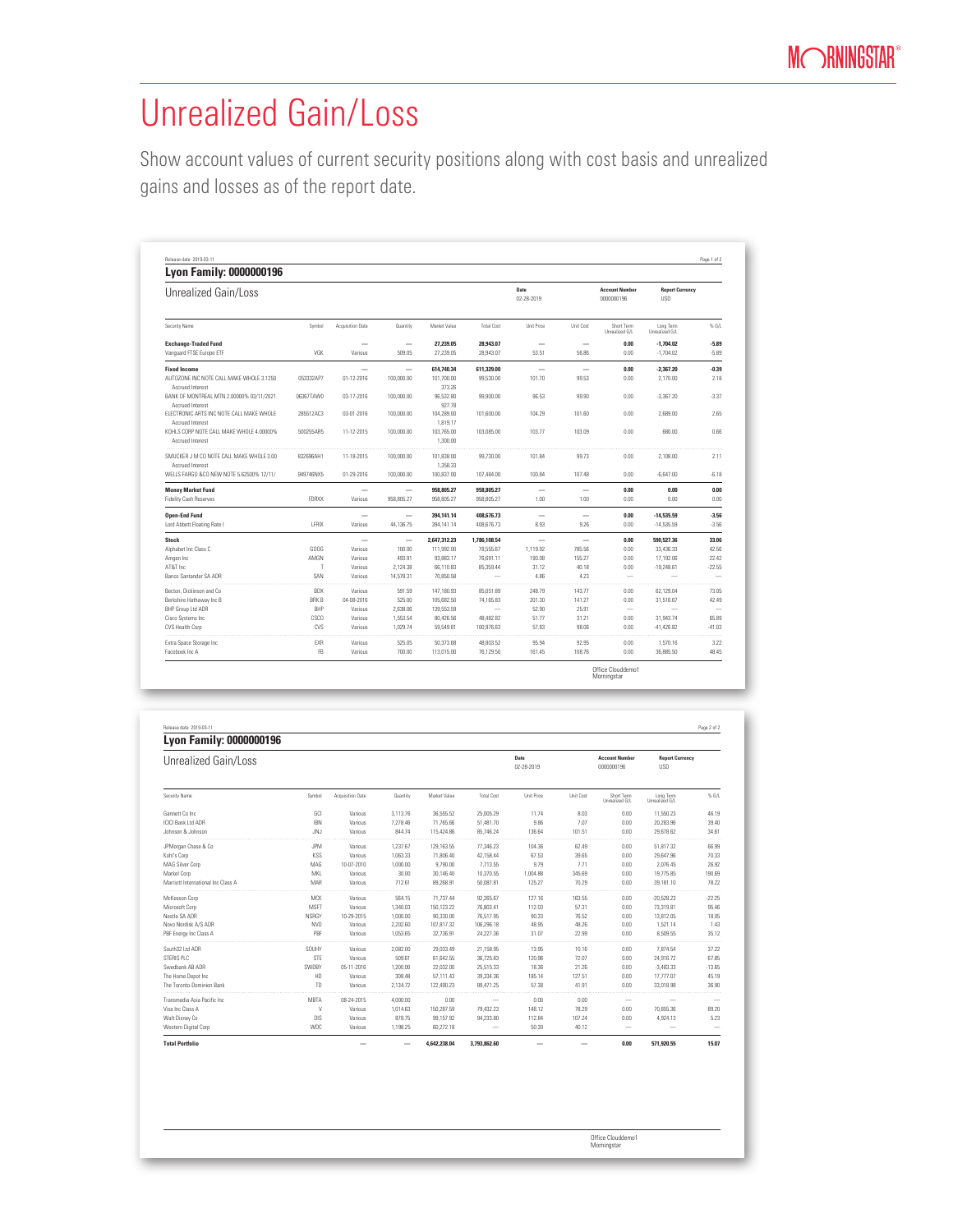#### Performance Summary

Provide a high-level view of a portfolio's performance over a custom date range, including weighted returns.



1. Returns are annualized for periods greater than 1 year.

2. Period Unrealized Gains/Losses--Unrealized Gains/Losses of all securities held in account(s) based on market values at the end of the day before the first date of the report. For purchases made during the report period, the unrealized gain/loss is based on cost basis of those purchases.

3. Period Realized Gains/Losses--Realized Gains/Losses generated by all closing positions during the report period based on market value at the end of the day before the first date of the report. For purchases made during the report period, the realized gain/loss is based on cost basis of those purchases.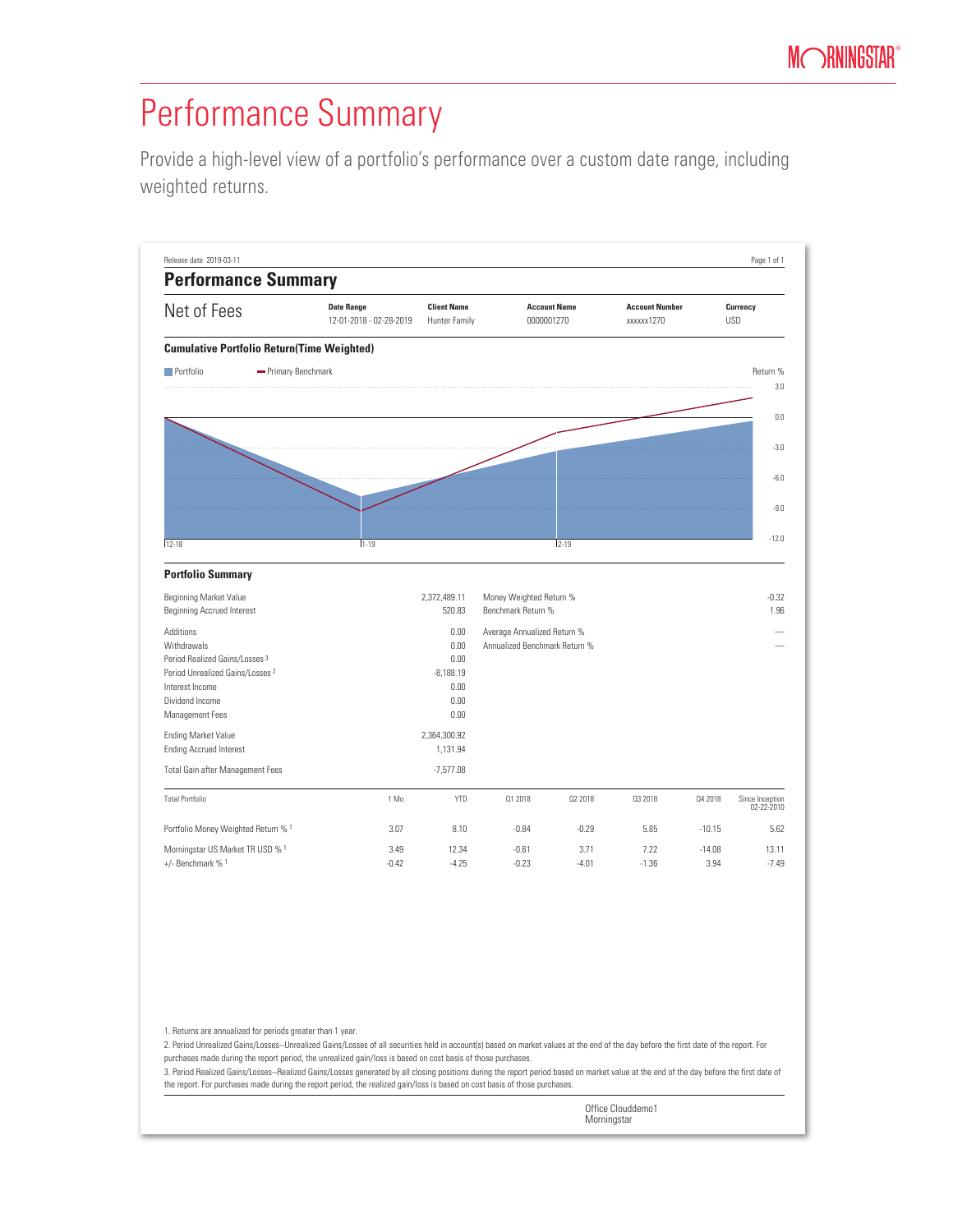### Performance by Security

Break down the market value, gains and losses, income data, and more for each security in a client's portfolio.

| Performance by Security                 |                        |                |                 | <b>Date Range</b><br>12-01-2018 - 02-28-2019 |               | <b>Account Number</b><br>xxxxxx1270 | <b>Report Currency</b><br><b>USD</b> |
|-----------------------------------------|------------------------|----------------|-----------------|----------------------------------------------|---------------|-------------------------------------|--------------------------------------|
|                                         |                        |                |                 |                                              |               |                                     |                                      |
| Security                                | Beginning Market Value | Capital Inflow | Capital Outflow | Period Gains/Losses                          | Earned Income | <b>Ending Market Value</b>          | IRR (%)                              |
| American International Group Inc.       | 47,840.38              | 0.00           | 0.00            | $-55.31$                                     | 0.00          | 47,785.08                           | $-0.12$                              |
| Apple Inc.                              | 84.698.89              | 0.00           | 0.00            | $-2.575.40$                                  | 0.00          | 82.123.49                           | $-3.04$                              |
| Applied Materials Inc.                  | 44.357.31              | 0.00           | 0.00            | 1.261.23                                     | 0.00          | 45.618.54                           | 2.84                                 |
| BALL CORP NOTE CALL MAKE WHOLE 5.00000% | 54,130.50              | 0.00           | 0.00            | 0.00                                         | 0.00          | 54,130.50                           | 1.12                                 |
| Accrued Interest                        | 520.83                 |                |                 |                                              |               | 1,131.94                            |                                      |
| Becton, Dickinson and Co.               | 123.171.65             | 0.00           | 0.00            | $-1.929.81$                                  | 0.00          | 121.241.84                          | $-1.57$                              |
| Boeing Co                               | 53.097.63              | 0.00           | 0.00            | 14.271.25                                    | 0.00          | 67.368.88                           | 26.88                                |
| Canadian National Railway Co.           | 46.408.97              | 0.00           | 0.00            | 32 45                                        | 0.00          | 46.441.41                           | 0.07                                 |
| Cash                                    | $-82.70$               | 0.00           | 0.00            | 0.00                                         | 0.00          | $-82.70$                            | 0.00                                 |
| Celgene Corp                            | 18.055.00              | 0.00           | 0.00            | 2.725.00                                     | 0.00          | 20.780.00                           | 15.09                                |
| Church & Dwight Co Inc                  | 87.771.58              | 0.00           | 0.00            | $-517.16$                                    | 0.00          | 87.254.42                           | $-0.59$<br>.                         |
| Cisco Systems Inc                       | 73,777.87              | 0.00           | 0.00            | 6.010.73                                     | 0.00          | 79,788.60                           | 8.15                                 |
| Coca-Cola Co                            | 60,218.42              | 0.00           | 0.00            | $-6,045.74$                                  | 0.00          | 54,172.69                           | $-10.04$                             |
| Colgate-Palmolive Co                    | 35,917.38              | 0.00           | 0.00            | 1,328.81                                     | 0.00          | 37,246.19                           | 3.70                                 |
| Costco Wholesale Corp                   | 51,228.98              | 0.00           | 0.00            | $-2.777.64$                                  | 0.00          | 48.451.35                           | $-542$                               |
| Cummins Inc.                            | 28.837.35              | 0.00           | 0.00            | 578 43                                       | 0.00          | 29.415.78                           | 2 <sub>01</sub>                      |
| DowDuPont Inc.                          | 19,182.66              | 0.00           | 0.00            | $-1,531.96$                                  | 0.00          | 17,650.70                           | $-7.99$                              |
| FedEx Corp                              | 40.740.02              | 0.00           | 0.00            | $-8.539.39$                                  | 0.00          | 32.200.62                           | $-20.96$                             |
| <b>Fidelity Cash Reserves</b>           | 103.787.69             | 0.00           | 0.00            | 0.00                                         | 0.00          | 103.787.69                          | 0.00                                 |
| Fidelity® Strategic Income              | 106,543.72             | 0.00           | 0.00            | 0.00                                         | 0.00          | 106,543.72                          | 0.00                                 |
| Honeywell International Inc.            | 75,931.09              | 0.00           | 0.00            | 3,787.50                                     | 0.00          | 79,718.59                           | 4.99<br><b>CONTRACT</b>              |
| JM Smucker Co                           | 38,419.86              | 0.00           | 0.00            | 514.67                                       | 0.00          | 38.934.53                           | 1.34                                 |
| Johnson & Johnson                       | 56.679.46              | 0.00           | 0.00            | $-3.958.69$                                  | 0.00          | 52,720.77                           | $-6.98$                              |
| Lockheed Martin Corp                    | 54.423.80              | 0.00           | 0.00            | 1.626.75                                     | 0.00          | 56.050.55                           | 2.99                                 |
| Lord Abbett Floating Rate I             | 219,130.08             | 0.00           | 0.00            | $-977.17$                                    | 0.00          | 218,152.91                          | $-0.45$                              |
| Lord Abbett Short Duration Income I     | 157, 153.22            | 0.00           | 0.00            | 1.138.79                                     | 0.00          | 158.292.01                          | 0.72                                 |
| McCormick & Co Inc Non-Voting           | 94,931.70              | 0.00           | 0.00            | $-8,872.95$                                  | 0.00          | 86,058.75                           | $-9.35$                              |
| Merck & Co Inc.                         | 50.749.51              | 0.00           | 0.00            | 1.247.31                                     | 0.00          | 51,996.82                           | 2.46                                 |
| Microsoft Corp                          | 92.555.00              | 0.00           | 0.00            | 951.51                                       | 0.00          | 93.506.51                           | 1.03                                 |
| Nestle SA ADR                           | 59,654.00              | 0.00           | 0.00            | 3.577.00                                     | 0.00          | 63,231.00                           | 6.00                                 |
| Pentair PLC                             | 21.952.16              | n nn           | 0.00            | $-82.26$                                     | 0.00          | 21.869.90                           | $-0.37$                              |
| People's United Financial Inc.          | 46.028.61              | 0.00           | 0.00            | 2.457.04                                     | 0.00          | 48.485.65                           | 5.34                                 |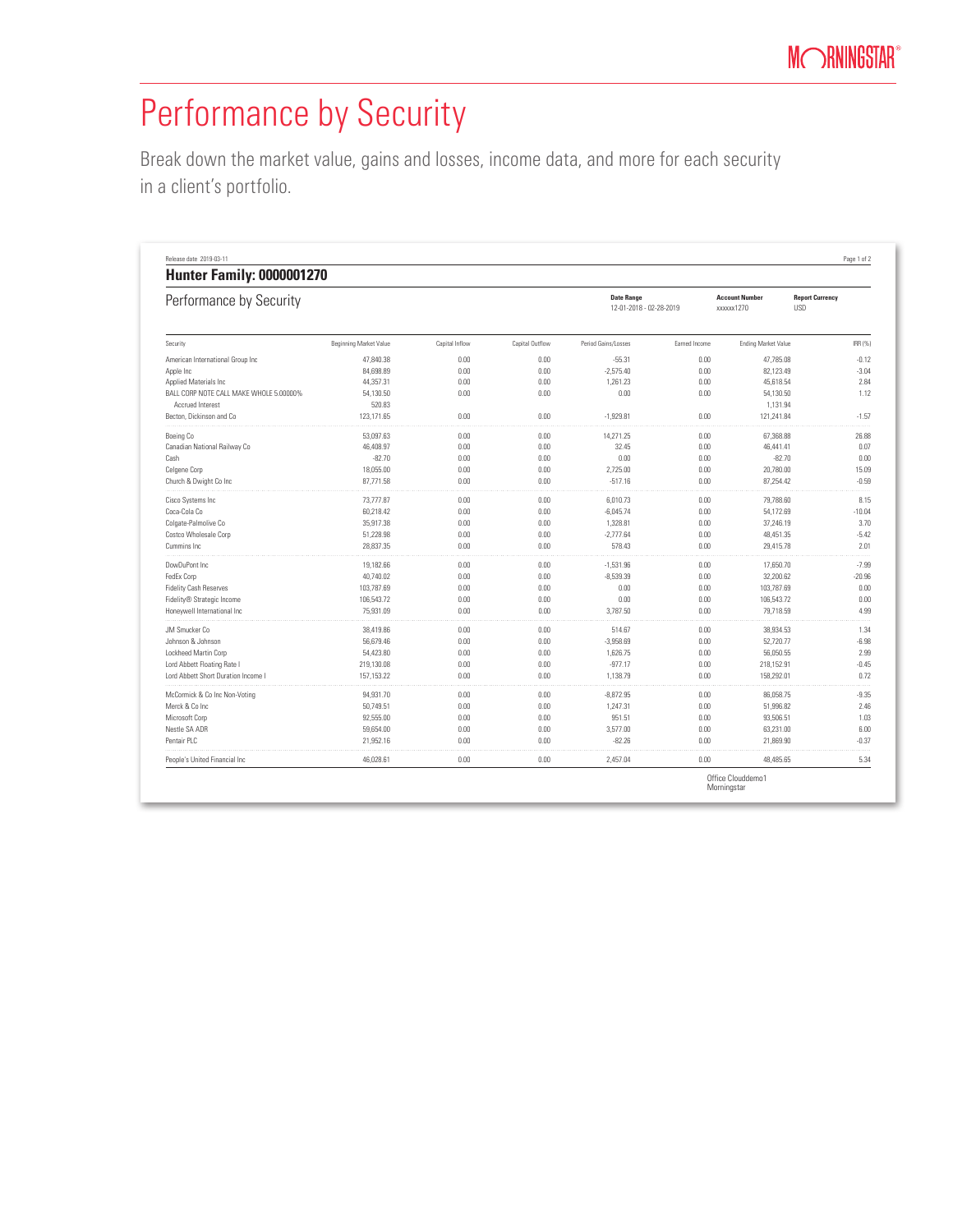#### Current vs. Model Portfolio

A side-by-side comparison of a client or account's current allocation vs. a model portfolio assigned to the client.

| <b>Hunter Family: 0000001270</b>                          |                     |                                                                    |                                                |                                     |                                      |                                         |
|-----------------------------------------------------------|---------------------|--------------------------------------------------------------------|------------------------------------------------|-------------------------------------|--------------------------------------|-----------------------------------------|
| Current vs. Model Portfolio                               |                     | Date<br>02-28-2019                                                 |                                                | <b>Account Number</b><br>xxxxxx1270 | <b>Report Currency</b><br><b>USD</b> |                                         |
| Portfolio Asset Allocation--0000001270                    |                     |                                                                    | Model Portfolio Asset Allocation--Model 000002 |                                     |                                      |                                         |
|                                                           | US Large Cap Growth | 25.43                                                              |                                                | US Large Cap Growth                 |                                      | 18.72                                   |
|                                                           | US Large Cap Value  | 25.89                                                              |                                                | US Large Cap Value                  |                                      | 23.16                                   |
|                                                           | US Mid Cap Growth   | 5.19                                                               |                                                | US Mid Cap Growth                   |                                      | 3.56                                    |
|                                                           | US Mid Cap Value    | 4.67                                                               |                                                | US Mid Cap Value                    |                                      | 5.81                                    |
|                                                           | US Small Cap Growth | 0.01                                                               |                                                | US Small Cap Growth                 |                                      | 1.03                                    |
|                                                           | US Small Cap Value  | 0.01                                                               |                                                | US Small Cap Value                  |                                      | 1.51                                    |
|                                                           | Non-US Dev Stock    | 7.42                                                               |                                                | Non-US Dev Stock                    |                                      | 10.53                                   |
|                                                           |                     | 0.04                                                               |                                                |                                     |                                      | 1.85                                    |
|                                                           | Non-US Emrg Stock   |                                                                    |                                                | Non-US Emrg Stock                   |                                      |                                         |
|                                                           | US Inv Grade Bonds  | 12.18                                                              |                                                | US Inv Grade Bonds                  |                                      | 14.86                                   |
|                                                           | US High Yield Bonds | 2.75                                                               |                                                | US High Yield Bonds                 |                                      | 1.22                                    |
|                                                           | Non-US Bonds        | 10.16                                                              |                                                | Non-US Bonds                        |                                      | 2.79                                    |
|                                                           | Cash & Equivalents  | 6.22                                                               |                                                | Cash & Equivalents                  |                                      | 3.62                                    |
| <b>Real Estate</b>                                        |                     | 0.02                                                               |                                                | <b>Real Estate</b>                  |                                      | 2.96                                    |
|                                                           | Commodities         | 0.00                                                               |                                                | Commodities                         |                                      | 0.22                                    |
| Other                                                     |                     | 0.00                                                               |                                                | Other                               |                                      | 0.00                                    |
|                                                           | Not Classified      | 0.00                                                               |                                                | Not Classified                      |                                      | 8.17                                    |
| Description                                               | Symbol              | Current Market Value Current Portfolio Asset Recommended Portfolio | Allocation (%)                                 | Asset Allocation (%)                | Difference (%)                       | Approximate<br><b>Transaction Value</b> |
| <b>US Large Cap Growth</b>                                |                     | 601,417.68                                                         | 25.43                                          | 18.72                               | 6.71                                 | $-158,691.36$                           |
| Accenture PLC A                                           | ACN                 | 0.00                                                               | 0.00                                           | 0.64                                | $-0.64$                              | 15,027.05                               |
| Apple Inc                                                 | AAPL                | 82,123.49                                                          | 3.47                                           | 0.00                                | 3.47                                 | $-82,123.49$                            |
| Becton, Dickinson and Co.                                 | BDX                 | 121,241.84                                                         | 5.13                                           | 0.00                                | 5.13                                 | $-121,241.84$                           |
| Boeing Co<br>Celgene Corp                                 | ΒA<br>CELG          | 67,368.88<br>20,780.00                                             | 2.85<br>0.88                                   | 0.00<br>0.47                        | 2.85<br>0.40                         | $-67,368.88$<br>$-9,578.17$             |
|                                                           |                     |                                                                    |                                                |                                     |                                      | .                                       |
| Costco Wholesale Corp                                     | COST                | 48,451.35                                                          | 2.05                                           | 0.00                                | 2.05                                 | $-48,451.35$                            |
| <b>DNP Select Income</b>                                  | <b>DNP</b>          | 0.00                                                               | 0.00                                           | 0.07                                | $-0.07$                              | 1,643.04                                |
| Fidelity® Strategic Income<br>Honeywell International Inc | <b>HON</b>          | 1,709.88<br>79,718.59                                              | 0.07<br>3.37                                   | 0.08<br>0.00                        | 0.00<br>3.37                         | 85.22<br>$-79,718.59$                   |
| iShares Core US Aggregate Bond ETF                        | AGG                 | 0.00                                                               | 0.00                                           | 0.00                                | 0.00                                 | 8.03                                    |
| iShares Global Healthcare ETF                             | IXJ                 | 0.00                                                               | 0.00                                           | 0.32                                | $-0.32$                              | 7,599.31                                |
| iShares MSCI EAFE ETF<br>iShares Russell 1000 Growth ETF  | EFA<br><b>IWF</b>   | 0.00<br>0.00                                                       | 0.00<br>0.00                                   | 0.00<br>0.20                        | 0.00<br>$-0.20$                      | 27.55<br>4,788.05                       |
| iShares Russell 1000 Value ETF                            | <b>IWD</b>          | 0.00                                                               | 0.00                                           | 0.07                                | $-0.07$                              | 1,680.86                                |
| iShares Russell 2000 Value ETF                            | <b>IWN</b>          | 0.00                                                               | 0.00                                           | 0.00                                | 0.00                                 | 22.32                                   |
| iShares Russell Mid-Cap ETF                               | <b>IWR</b>          | 0.00                                                               | 0.00                                           | 0.04                                | $-0.04$                              | 847.35                                  |
| Lord Abbett Floating Rate I                               | LFRIX               | 38.44                                                              | 0.00                                           | 0.00                                | 0.00                                 | $-38.44$                                |
| Lord Abbett Short Duration Income I                       | LLDYX               | 92.94                                                              | 0.00                                           | 0.00                                | 0.00                                 | $-92.94$                                |
| McCormick & Co Inc Non-Voting<br>Microsoft Corp           | MKC<br><b>MSFT</b>  | 86,058.75<br>93,506.51                                             | 3.64<br>3.95                                   | 0.00<br>0.49                        | 3.64<br>3.46                         | $-86,058.75$<br>$-81,938.66$            |
| Nuveen MA Municipal Bond A                                | NMAAX               | 0.00                                                               | 0.00                                           | 0.00                                | 0.00                                 | 5.08                                    |
| Permanent Portfolio Permanent I                           | PRPFX               | 0.00                                                               | 0.00                                           | 0.06                                | $-0.06$                              | 1,307.02                                |
| PIMCO Corporate & Income Opps                             | PTY                 | 327.03                                                             | 0.01                                           | 0.00                                | 0.01                                 | $-293.54$                               |